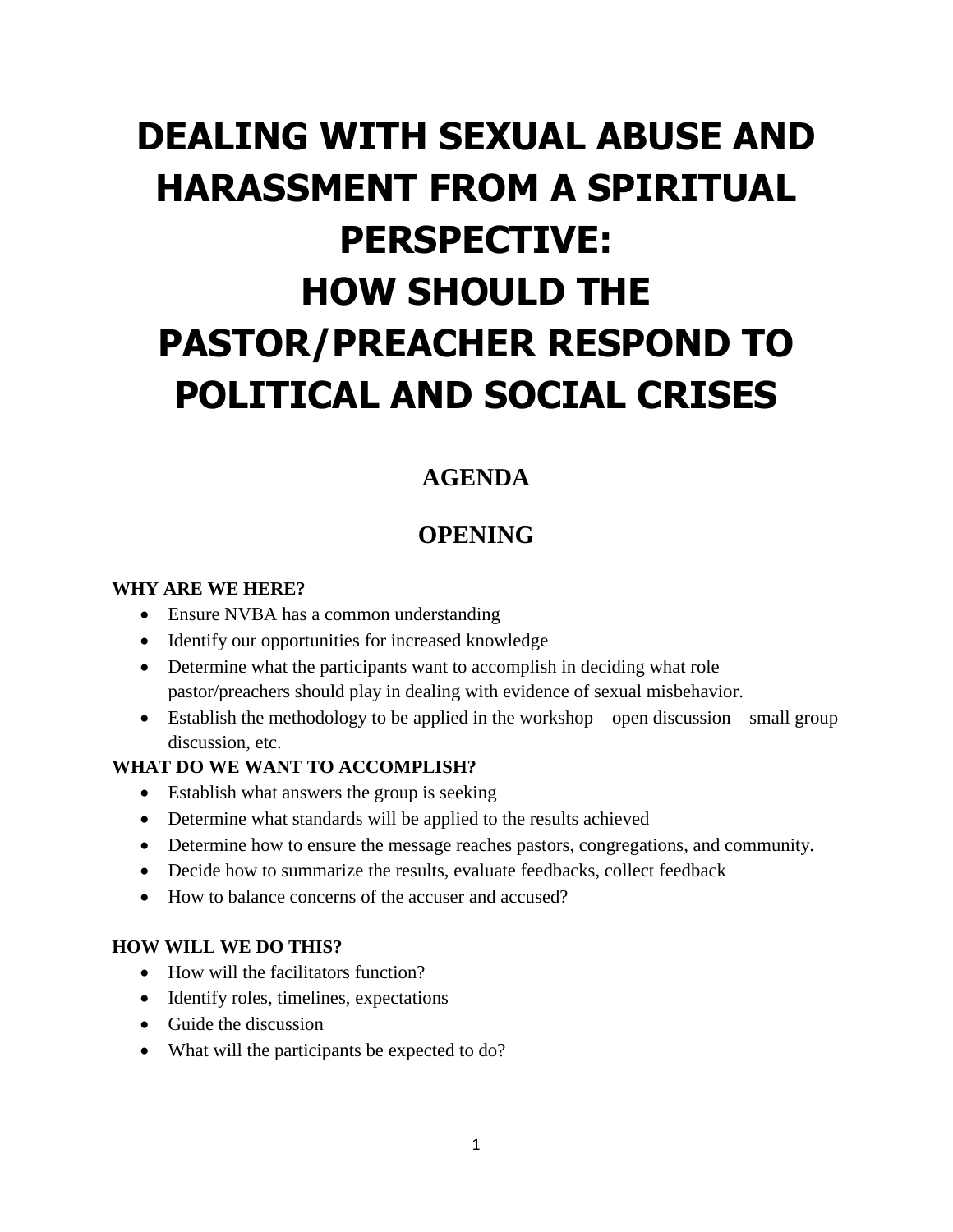## **WHAT IS HAPPENING?**

# **WHAT ARE THE THEOLOGICAL FACTS ABOUT IMPROPER BEHAVIOR CONCERNING SEXUALACTIVITIES FROM SOCIAL, CULTURAL, AND PHILOSOPHICAL PERSPECTIVES?**

- WHEN IS SEXUAL CONTACT ABUSE?
- WHEN IS SEXUAL CONTACT HARASSMENT?
- WHAT DOES THE LAW SAY ABOUT SEXUAL HARASSMENT AND ABUSE
- WHAT DOES HISTORY TELL US ABOUT ACCUSATIONS OF SEXUAL ABUSE AND HARASSMENT?

# **WHAT SHOULD THE PASTOR/PREACHER DO?**

# **WHAT ARE THE MERITS/DEFICIENCIES OF ZERO TOLERANCE?**

- HOW DO WE FRAME THE ISSUE?
- DO WE BRING THE HAMMER DOWN?
- WHAT IT IS THEOLIGICAL RESPONSE?
- DO WE CALL FOR FULL INVESTIGATION THEN BRING THE HAMMER DOWN?
- DO WE CONSIDER THE WHOLE PERSON WARTS AND ALL?

# **WHAT ALTERNATIVES ARE VIABLE IN RESPONDING TO SEXUAL HARASSMENTABUSE?**

- WHAT VALUE DOES SPECIAL TRAINING HAVE?
- WHAT ROLE SHOULD SPECIAL COUNSELING PLAY?
- WHEN IS REMOVAL/RESIGNATION FROM LEADERSHIP POSITIONS THE RIGHT ANSWER

# **WHAT ARE THE BIBLICAL STANDARDS FOR RESPONDING TO SUCH BEHAVIORS**

 ARE WE QUALIFIED TO JUDGE THOSE WHOSE BEHAVIORS ARE OBJECTIONABLE – MAT 7:1-4; GAL 6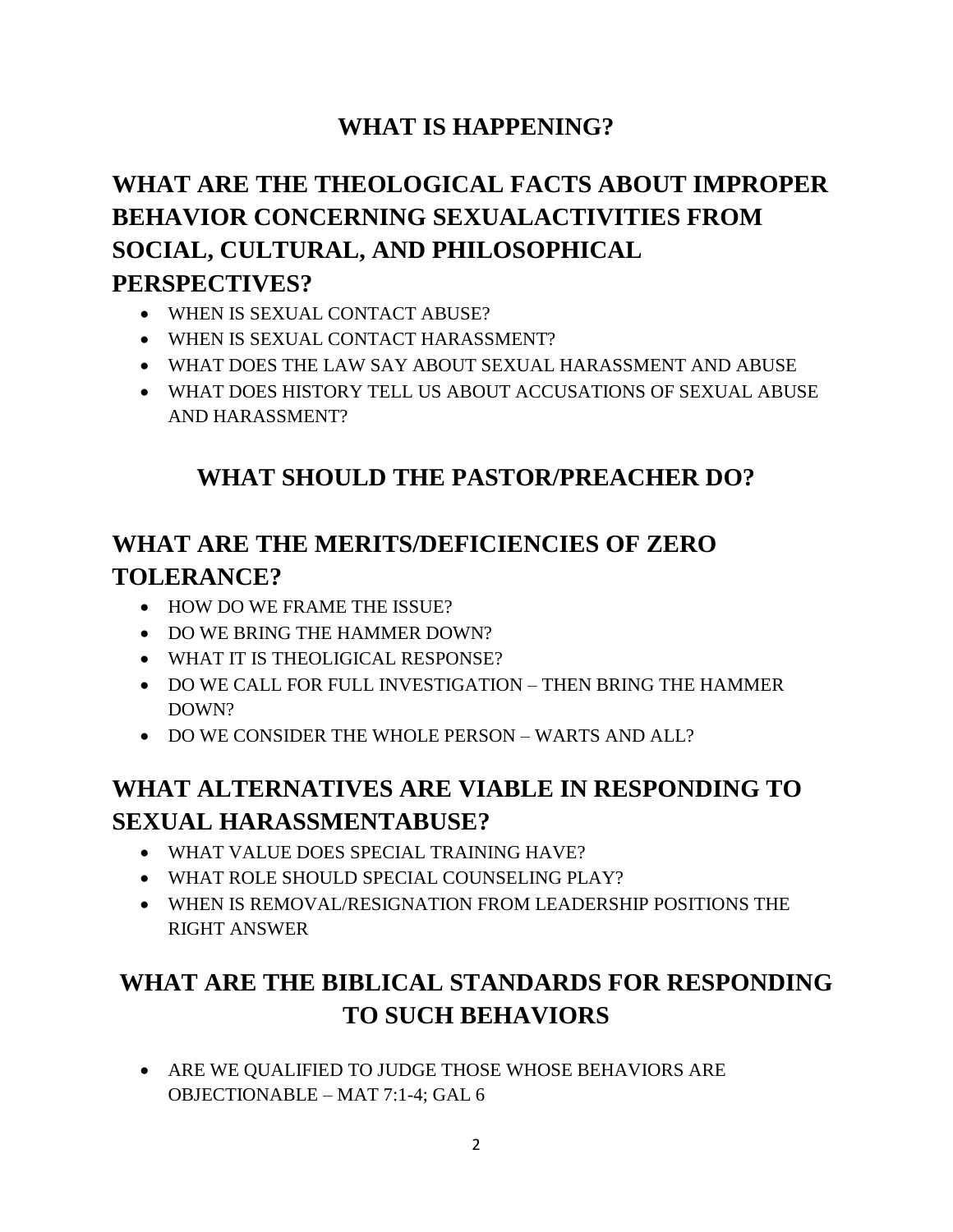- HOW DOES THE BIBLE TELL US TO DEAL WITH SUCH DISPUTES MAT 18:15-17
- WHAT ABOUT FORGIVENESS AND RESTORATION?
- HOW DOES FORGIVENESS LOOK? WHAT ARE SIGNS OF FORGIVENESS
- WHERE DOES GRACE FIT?
- HOW ABOUT MERCY?
- WHERE IS JUSTICE?
- HOW TO ESTABLISH A CLEAN SLATE?
- HOW TO PREEMPT SITUATIONS, OR "COME CLEAN" BEFORE THE STORM?

### **WHERE DO WE GO FROM HERE?**

### **WHAT DO WE STOP DOING?**

# **WHAT DO WE START DOING?**

### **WHAT DO WE CONTINUE DOING?**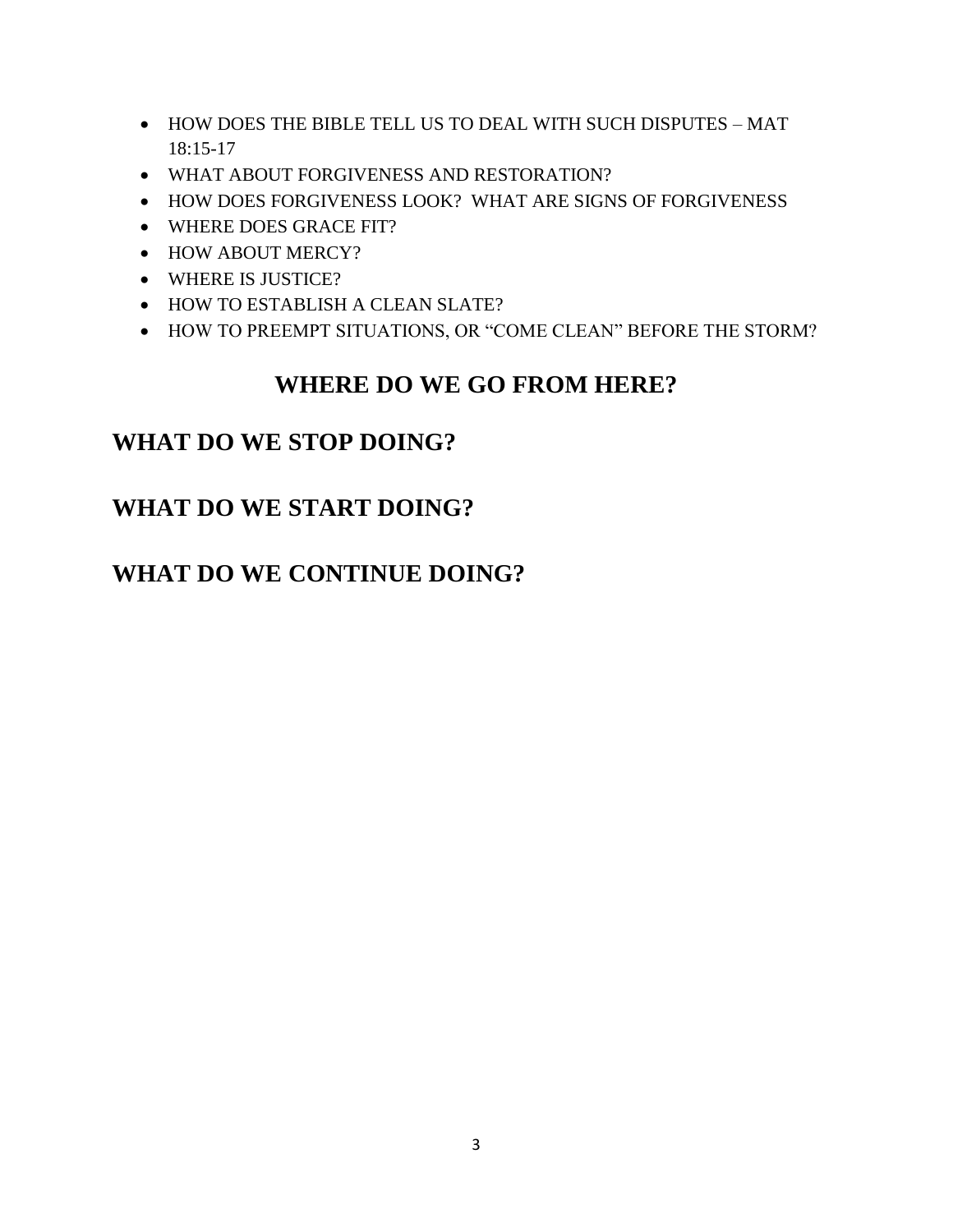### **BACKGROUND**

Sexual misconduct is plague that has infected every aspect of public life – from politics, to education to industry to the church. People at all levels are impacted or are participants. However, when leaders are guilty the consequences are most severe. We see evidence of these circumstances all around us in today's world. Our challenge is how to manage it. I say manage it, because this epidemic of bad behavior is one t4hat will pague us as long as humanity functions on the earth. However, when it invades the church it becomes especially deadly.

The specter of charges of sexual misconduct can paralyze the ministry of any pastor or minister of God. The minister of God is challenged by the looming shadow of sexual misconduct problems at all times. A primary reason is that, in most churches, the majority of active members are women. Usually, these women have a tendency to place the pastor and other ministers on a pedestal, often engaging in a spiritual version of hero worship. Another reason that ministers of God have to be most careful is that there are many predatory women in the church who willfully use sex as a weapon – or a tool – to get close to the minister and to get what they want. In either case, the minister of God must be on his guard at all times.

The dilemma faced by the minister of God is a delicate one. He must be open and available to his congregation. At the same time, he must maintain a **"safe"** distance from the women in the church – to avoid the very appearance of evil. All the while, he must be a living example of the best in Christian living – he must be able to declare *"follow me as I follow Christ."* Moreover, the men of the church are watching the pastor and the ministers. They are watching the pastor, because they know how their wives, daughters, and girlfriends look up to the ministers of God. Thus, the support of the men in the church often hinges on how much they trust the ministers with their women.

Since the minister often feels that he is forced to **"walk on egg shells"** under these circumstances**,** which would severely limit his effectiveness in the church, we must ask how does a serious minister deal with such a dilemma? Let us submit that the assertive and Christ-like minister will move ahead with confidence – and with clear knowledge of **"THE REALITIES, THE RISKS, and THE RESPONSIBILITIES"** that he faces when dealing with women in the church.

#### **WHAT IS SEXUAL HARASSMENT?**

**Sexual harassment is a form of sex discrimination that violates Title VII of the Civil Rights Act of 1964. The Equal Employment Opportunity Commission has issued guidelines that define two types of sexual harassment:**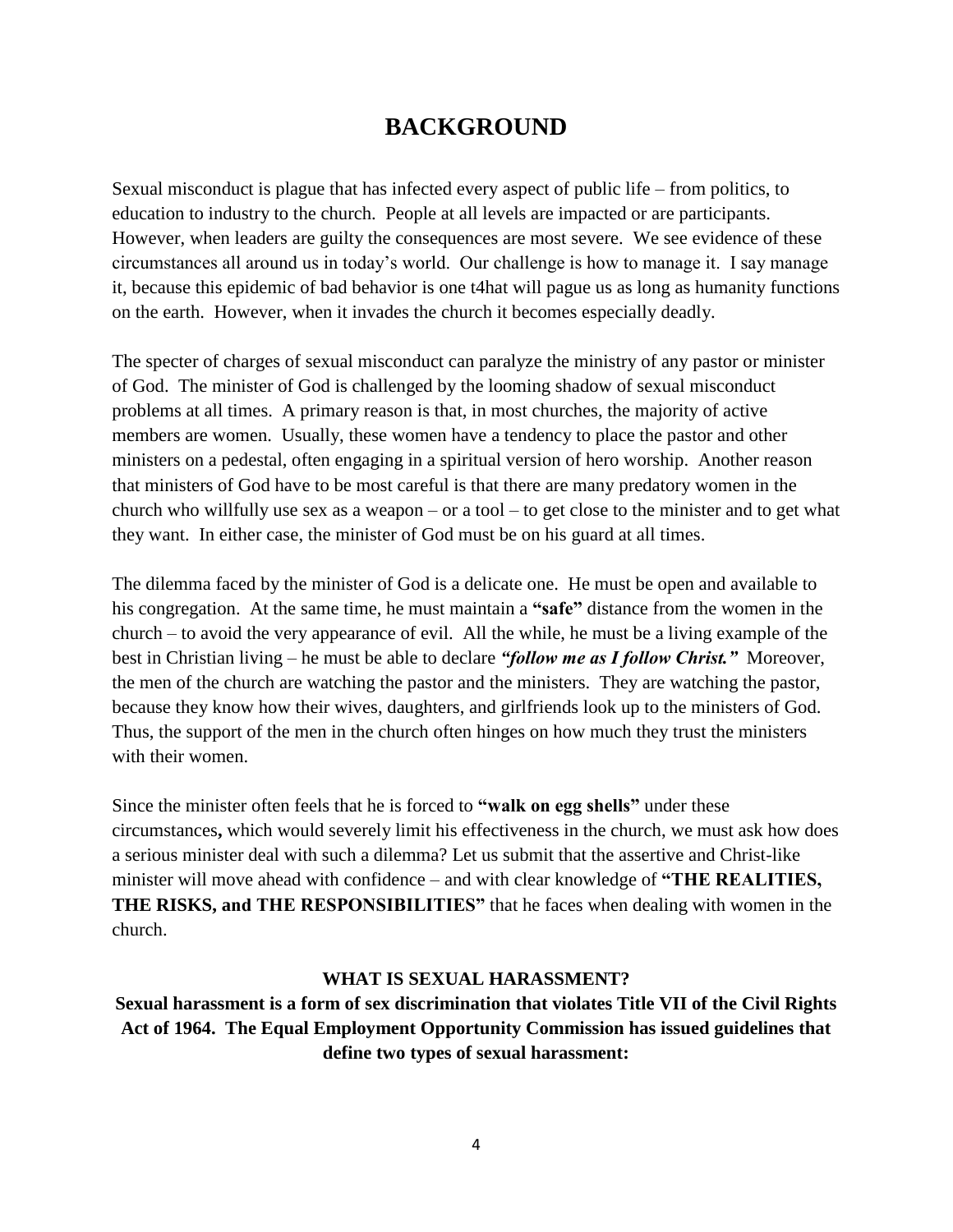#### **1.** *QUID PRO QUO*

- Making the submission to unwelcome sexual advances or other verbal or physical conduct of a sexual nature a term or condition, implicitly or explicitly, of an individual's employment.

- Basing employment decisions affecting the individual on his or her submission to or rejection of such conduct.

#### **2. HOSTILE ENVIRONMENT**

- Making unwelcome sexual advances or other verbal or physical conduct of a sexual nature with the purpose of, or that creates the effect of, unreasonably interfering with an individual's work performance or creating an intimidating or offensive working environment.

At the end of each day, the man of God should be able to look back and say to himself – I have been true to my calling. He should be fully aware of the realities of his ministry. He must always remember that he will be a beacon light and a shining example of what a Christian man should be *– "... the path of the just is as the shining light, that shineth more and more unto the perfect day.*" (Prov 4:18)

In addition, he must ever be aware of the risks he faces any time he interacts with the women of his church, both as a man of God and as a married man. Knowing these risks he will keep the words Solomon wrote constantly at the forefront of his mind – *"Drink waters out of thine own cistern, and running waters out of thine own well …. Let thy fountain be blessed: and rejoice with the wife of thy youth. Let her be as the loving hind and pleasant roe; let her breasts satisfy thee at all times; and be thou ravished always with her love. And why wilt thou, my son, be ravished with a strange woman, and embrace the bosom of a stranger?" (Prov 5:16-20)* 

He also should be able to reflect on his scriptural responsibilities, especially as a married man. Knowing this, he will focus on the words of Paul when he wrote to Timothy about the qualifications of a "bishop" or overseer. He will remember that *"A bishop then must be blameless, the husband of one wife, vigilant, sober, of good behaviour ...*" (1 Tim 3:2) When the man of God follows these guidelines he will protect himself and *"Flee fornication,"* because he knows that *"Wherefore let him that thinketh he standeth take heed lest he fall."* 

# **AMONG THE STEPS A MINISTER OF GOD SHOULD TAKE TO PROTECT HIMSELF INCLUDE THE FOLLOWING:**

- **1. NEVER MEET WITH A WOMAN UNLESS THERE ARE OTHERS PRESENT IN THE IMMEDIATE VICINITY.**
- **2. IF AT ALL POSSIBLE, ALWAYS LEAVE THE DOOR TO YOUR OFFICE OPEN, WITH AN IMPARTIAL INDIVIDUAL NEARBY.**
- **3. NEVER ALLOW YOURSELF TO SIT DIRECTLY ADJACENT TO THE WOMAN YOU ARE MEETING/COUNSELING (FOR EXAMPLE, NEVER SIT ON A SOFA WITH HER)**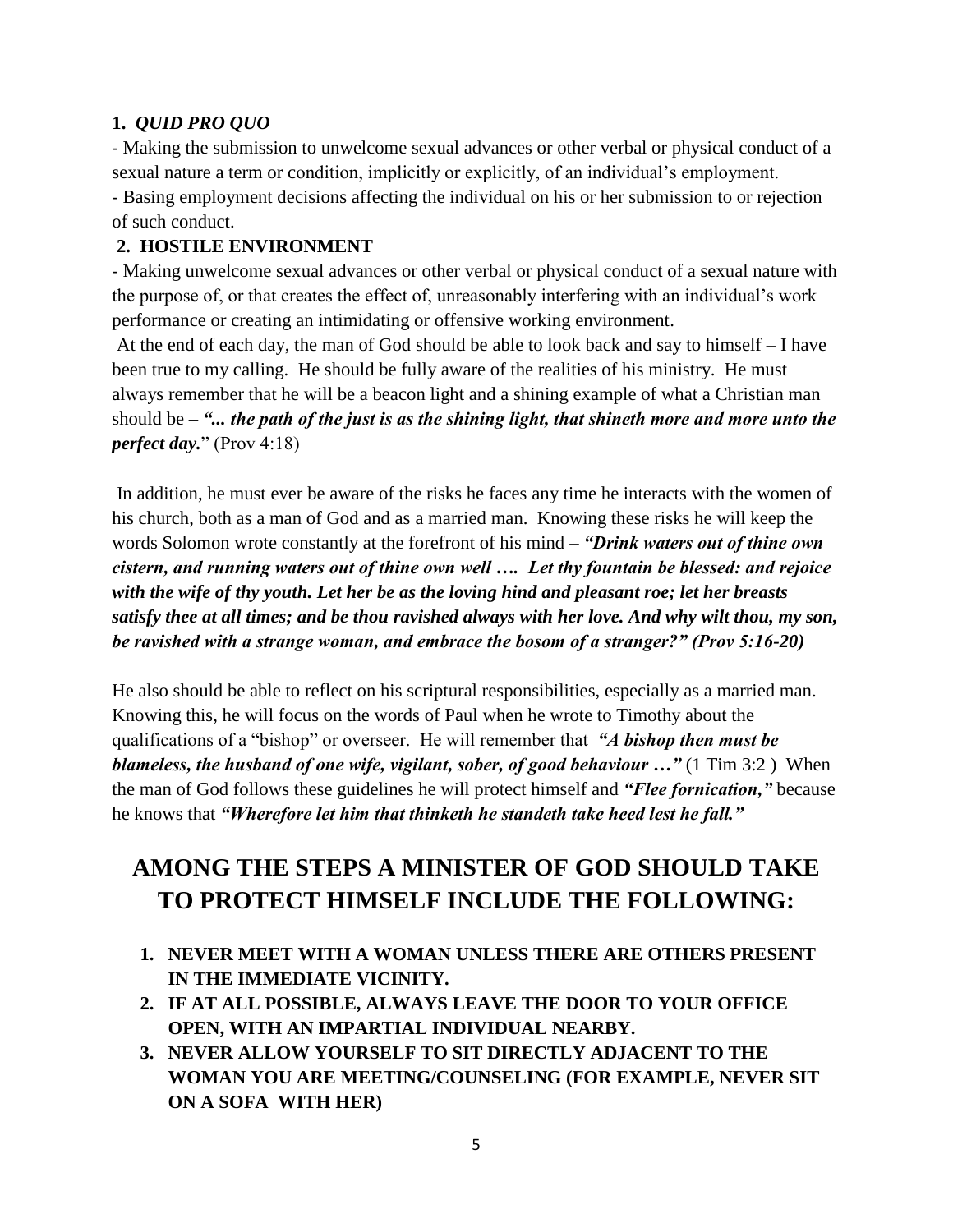- **4. IF POSSIBLE, ALWAYS KEEP A PIECE OF FURNITURE BETWEEN YOU AND THE WOMAN WITH WHOM YOU ARE MEETING (A DESK, A TABLE, ETC.)**
- **5. AVOID MEETING WOMEN IN SECLUDED LOCATIONS (DARK RESTAURANTS, PARKS, ETC.)**
- **6. WHENEVER POSSIBLE, TAKE YOUR WIFE WITH YOU TO VISIT WOMEN, ESPECIALLY IF THEY ARE MARRIED.**
- **7. BE CAREFUL ABOUT HUGGING WOMEN!! – USE YOUR OWN JUDGMENT, BUT ALWAYS ERR ON THE SIDE OF CAUTION.**

### **IMPLEMENTATION RECOMMENDTIONS**

I recommend that we have two people facilitate **initial discussion sessions** as we determine the long term viable of this approach to dealing with these issues. The two recommended people have had significant experience in teaching, managing programs in this arena and conducting workshops and focus groups on these topics. They are Dr. George W. Farmer, Jr., DMin – Pastor, Olive Branch Baptist Church, Haymarket, VA and Chair, NVBA Commission on Civic and Social Actions; and Dr. Jeffrey Wallace, PhD – Deacon, Olive Branch Baptist Church, Haymarket, VA and retired Associate Vice Provost and Assistant to the President, Akron University, Akron, OH. Their Relevant experiences and credentials are provided below.

#### **Dr. George W. Farmer, Jr.; DMin**

Chairperson, Commission on Civic and Social Action, NVBA Pastor, Olive Branch Baptist Church, Haymarket, VA

#### **EDUCATION**

**B.S. Zoology, Honors Program, Howard University 1964 MDiv, Howard University School of Divinity (HUSD) 1997 DMin. Howard University School of Divinity (HUSD) 2002**

#### **AWARDS (highlights)**

Beta Kappa Chi Scientific Honor Society 1963 Dean's List Howard University 1961,1963 Honors Program Howard University School of Liberal Arts 1960-64 Dean's Special Award – HUSD 1997 Best DMIN Thesis – HUSD 2002 Distinguished Alumni Award – HUSD 2007 101 Distinguished Alumni Award 2017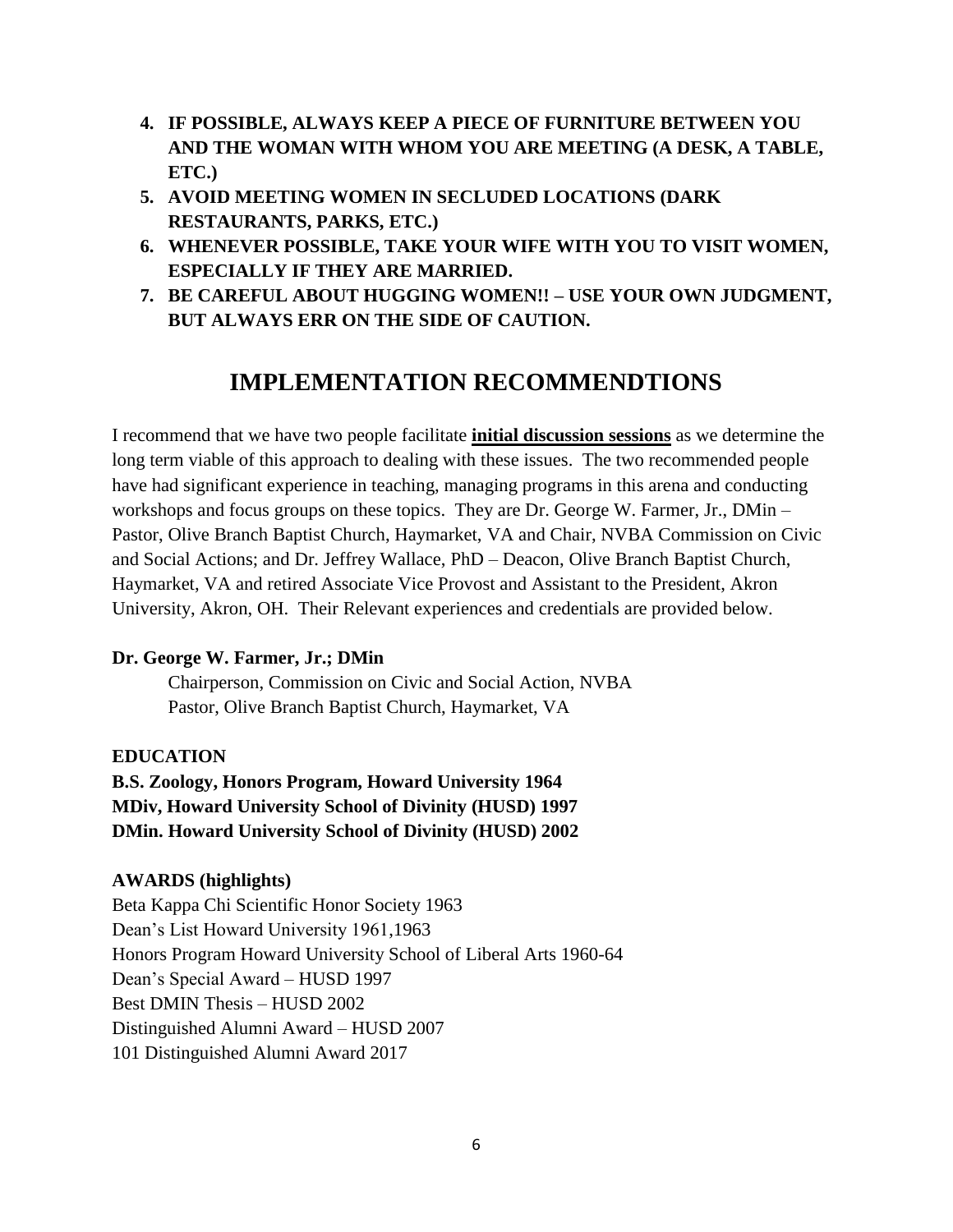Bronze Star Medal – US Air Force 1967 Commendation Medal – US Air Force 1971 Certificate of Merit (multiple) – CIA 1978-1993 Certificate of Distinction (multiple) - CIA - 1989-1995

#### **Distinguished Intelligence Medal – CIA 1998 (highest non-combat award given by CIA)**

Dr. Farmer, after ten years as a regular officer in the U.S. Air Force where he reached the rank of captain, moved to the CIA, working as aerodynamic missile analyst in the Office of Weapons Intelligence in the Directorate of Intelligence. While at CIA, Dr. Farmer had a variety of assignments including staff work supporting Arms Control negotiations (SALT-II treaty) in the late 1970s, later serving as Executive Secretary of the Director of Central Intelligence Committee on Weapons and Space Systems. He managed Ballistic Missile Analysis covering the world, and later served as the senior CIA representative to the Under Secretary of Defense for Research and Engineering.

He returned to the Directorate of Intelligence to serve as Equal Employment Opportunity Officer. **In that position he led the development of the Multicultural Management Program, later expanded and renamed the Diversity Management Program, and served as Director of this program from 1988-1995. He was promoted to the Senior Intelligence Service in 1991 – reaching a grade equivalent to that of a two star general in the military – and served as a voting member of the Directorate of Intelligence Corporate Board, until leaving that the Directorate in 1995 to serve as an executive on loan to Howard University.**

**While Director of the Diversity Management Program, Mr. Farmer designed and/or directed the development of over eighteen separate training programs ranging from basic diversity awareness workshops to advanced employee development programs. Among the courses he developed and facilitated were those dealing with racism and sexual harassment – training over 2500 personnel on these issues over a two year period. These workshops became the model for an Agency-wide program.**

**His overall program on managing diversity was often singled out as a model for other government agencies. As a result, he provided counsel on diversity issues to several other Governmental departments including, Defense Intelligence Agency, EPA, Treasury, Defense, and Agriculture.** Dr. Farmer, as the senior internal management Consultant to the Deputy Director for Intelligence, focused his efforts on grooming and developing minority and female officers for leadership at the highest levels in the Agency, as well as being a special resource to the senior management of the Agency. His work included counseling, coaching, and arranging for effective mentoring for high potential officers. Many of those officers have since ascended to key leadership positions throughout the Agency – including Deputy Directors, Acting Directors, as well as Director of CIA.

Dr. Farmer retired from the CIA in late 1997. After retirement, he has served as a senior consultant at the Agency from 1998-2007**. He supported the special Assistant to the DCIA for Diversity, Plans and Programs from 2000-2007, focusing on coaching and advising senior managers across the Agency and developing programs supporting recruitment, retention, and employee development, and effective management of diversity**. In addition, Dr. Farmer has provided coaching and consultative services to other government agencies and organizations across the country. **He also served as consultant to the Dean at Howard University School of Divinity, where he had served as an Executive on Loan from 1995-97. In this capacity, he provided insight on leadership issues and strategic planning and special programs from 1997-2006.**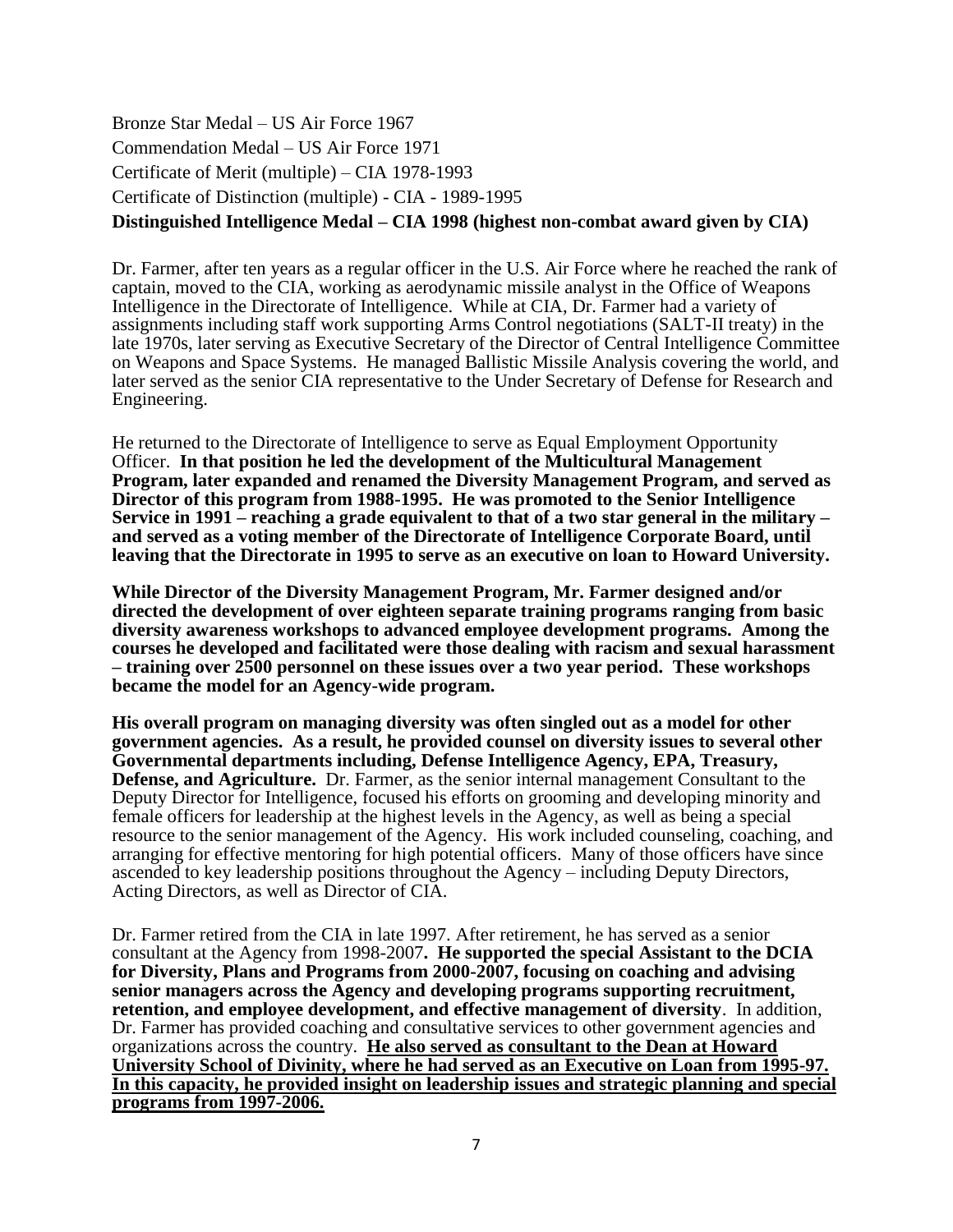Dr. Farmer became an ordained Baptist Minister in 1990 and has served as Pastor of Olive Branch Baptist Church since 1999. He has achieved numerous honors during the course of his ministry. He was a speaker at the Hampton ministers' Conference in 2006 – participating in their Senior Statesman Panel, and has been a member of the Conference Executive Board since 1999. **Dr. Farmer has done leadership workshops at major churches across the country over the**  last twenty years as well. He has been married to Loretta Farmer for over fifty six years and has two adult children and four adult grandchildren.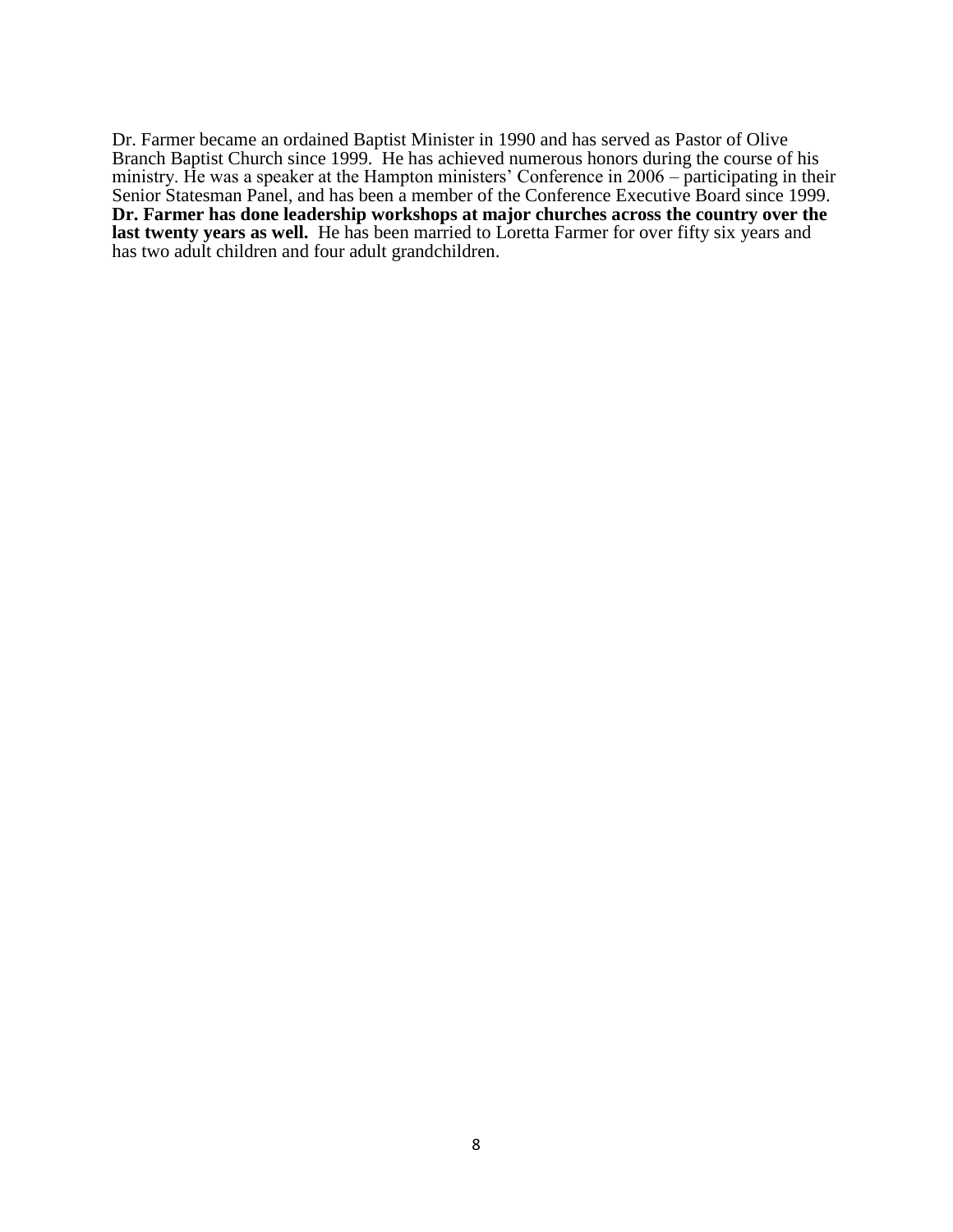#### **Dr. Jeffrey Wallace, PhD EDUCATIONAL BACKGROUND**

#### **Graduate Degrees:**

- **Ph.D. Social and Philosophical Foundations of Education State University of New York at Buffalo, 1980**
- **M.Ed. Counseling - College Student Personnel State University of New York at Buffalo, 1973**

**Undergraduate Degree:**

**B.A. History State University College at Fredonia, NY 1968**

#### **PROFESSIONAL and ACADEMIC EXPERIENCES**

**Retired Professor, Department of Associate Studies, Summit College, The University of Akron—June 2011 PROFESSOR, DEPARTMENT of ASSOCIATE STUDIES, Community and Technical** 

**College, The University of Akron, 1995-Present - Tenure granted in 1998, promotion to Professor granted in 2002**

**ASSOCIATE PROVOST AND SPECIAL ASSISTANT TO THE PRESIDENT FOR 4DIVERSITY AND MULTICULTURAL DEVELOPMENT, The University of Akron, July 2001-August 2003**

**ASSOCIATE PROVOST AND SPECIAL ASSISTANT TO THE PRESIDENT FOR CAMPUS DIVERSITY, The University of Akron, 1998-2001**

**ASSOCIATE PROVOST AND SPECIAL ASSISTANT TO THE PRESIDENT FOR MINORITY AFFAIRS, The University of Akron, 1995-1998**

**Reported to the Senior Vice President and Provost.**

**Advised the President and the Senior Vice President and Provost on issues of diversity, multicultural concerns and related issues.**

#### **DUTIES AND RESPONSIBILITIES – ASSOCIATE PROVOST AND SPECIAL ASSISTANT TO THE PRESIDENT FOR DIVERSITY AND MULTICULTURAL DEVELOPMENT**

#### **As Associate Provost:**

- Served as a member of the Council of Deans and spoke to diversity and multicultural issues relevant to students, faculty, and staff.
- Served as an ex-officio member of the President's Commission on Equity and other such commissions and committees as assigned by the Provost or President.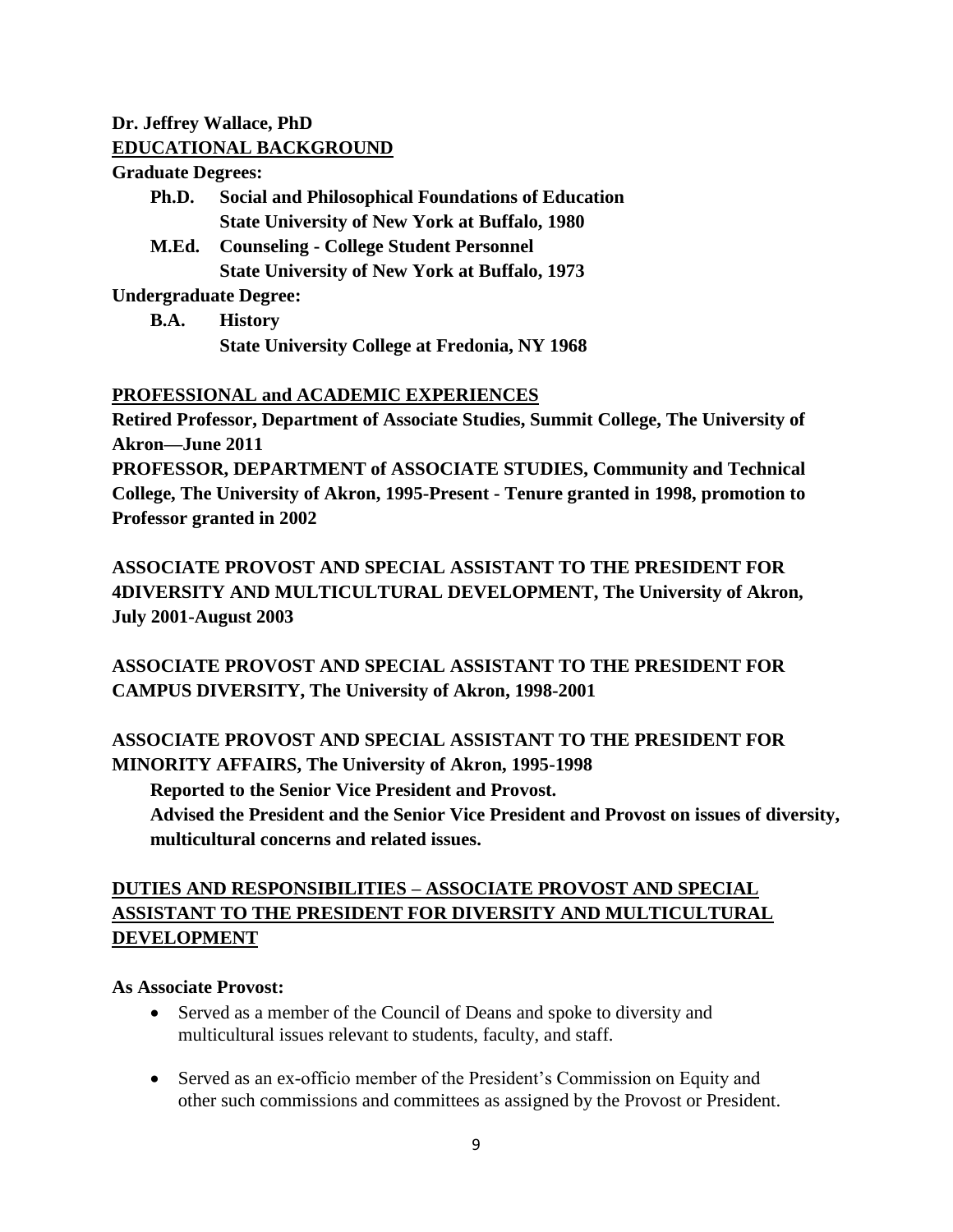- Functioned as a line officer in the Office of the Senior Vice President and Provost.
	- Consulted with the Senior Vice President and Provost and the Vice President for Student Affairs, and developed programs and services to enhance the access, retention, and graduation of diverse student populations.
	- Advised the Senior Vice President and Provost, Vice President for Student Affairs, and Vice President for Research and Dean of Graduate School on academic issues affecting the access, retention, and graduation of diverse student populations.
	- Assisted the Vice President and Chief Information Officer on data collection/analysis regarding campus demographics, assessment of University progress through external benchmarking data and analysis of internal data.
	- Worked with the Senior Vice President and Provost, the college deans, and other University officials to promote and enhance awareness and appreciation of diversity and multicultural issues in the classroom and workplace.
	- Exercised supervisory responsibility and developed an integrated work plan for the Office of Multicultural Development (consisting of the Division of Access and Retention and the Division of Pan African Cultural and Research Center) to ensure appropriate coordination and effectiveness with other campus units.

#### **As Assistant to the President:**

- Advised the President on issues of diversity and multicultural development, and as appropriate, worked with senior level University officers to support fundraising to enhance University and privately funded scholarship programs related to diversity.
- Worked with the President and Vice President for Pubic Affairs and Development to promote cultural diversity and cultural enrichment opportunities for the University and the community.
	- Planned and implemented significant university-to-community outreach and programming activities that promoted good will for the University and that supported and enhanced access, retention, and graduation of students.
	- Planned and implemented significant campus programming, developed in consultation with the Director of Human Resources and the Vice President for Student Affairs, including lectures and workshops for students and employees.
	- Developed appropriate assessment tools to evaluate the effectiveness of programming/workshops in raising awareness of, and sensitivity to, diversity and multicultural issues.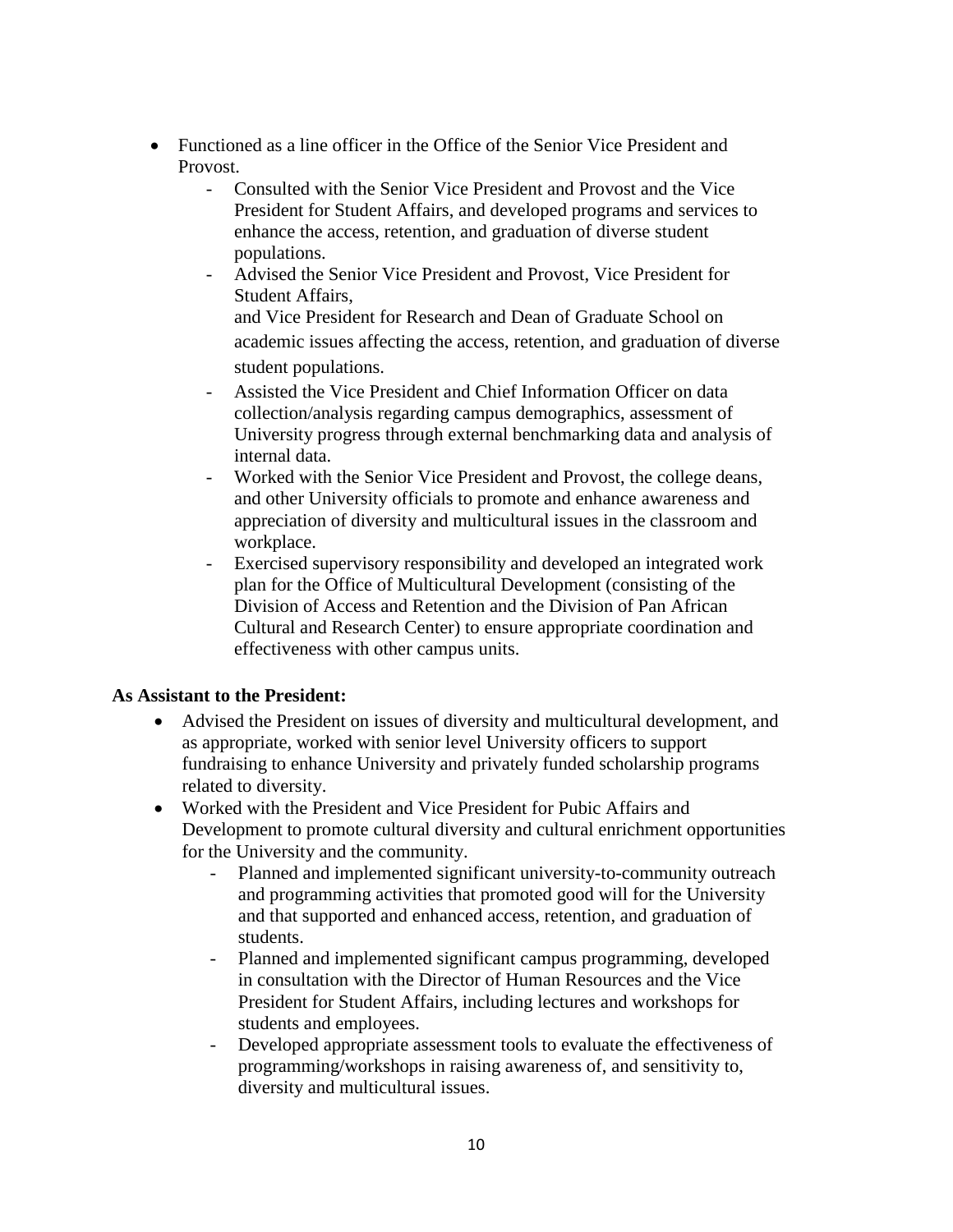#### **ADMINISTRATIVE ACCOMPLISHMENTS**

- Co-Investigator, Ohio Science and Engineering Alliance, 5 year grant \$60,000, direct academic support, and \$60,000 student internships.
- Supervision of the Pan African Studies Program, 2000-2003.
- Established a Minority Student Retention Plan for the University.
- Established the Dr. Shirla R. McClain Gallery of Akron's Black History & Culture.
- Created the Samuel Proctor Memorial Lecture Series.
- Restructured and reorganized the Office of Minority Affairs to the Office of Multicultural Development.
- Developed Campus Diversity and Office of Multicultural Development brochures.
- Developed a Post-Secondary Option Program for Minority Students (college courses at Buchtel High School).
- Developed a Minority Scholars Program students with 3.0 or better GPA.
- Developed an experimental research model to retain minority students, PASSAGE (**P**reparing **A**kron **S**tudents for **S**uccess and **G**reat **E**xpectations) – Learning Community Model.
- Organized and planned the President's Black Advisory Council meetings with Community Leaders.
- Established a computer lab for minority students to provide computer and technological skills.
- Restructured the Extended Orientation Program for first-time, full-time minority freshmen and their parents.
- Established long-term (five year plan) and short-term (one year) goals for the Office of Multicultural Development.
- Organized and directed an Ad Hoc Committee to coordinate admissions, financial assistance, orientation and registration process to improve access and retention of minority students.
- Organized an Admissions/Scholarship Committee to provide timely scholarship awards.
- Created liaison relationships between and among various academic and administrative offices.
- Organized a campus committee to review scholarships and support structures for the BS/MD Program.
- Planned and initiated a series of campus-wide videoconferences on diversity and affirmative action issues.

#### **FACULTY RESPONSIBILITIES**

- Serves on departmental, college and university committees.
- Serves as an active member of community boards and committees.
- Develops new courses and modify existing courses based on new scholarship and student need.
- Advises and mentors students.